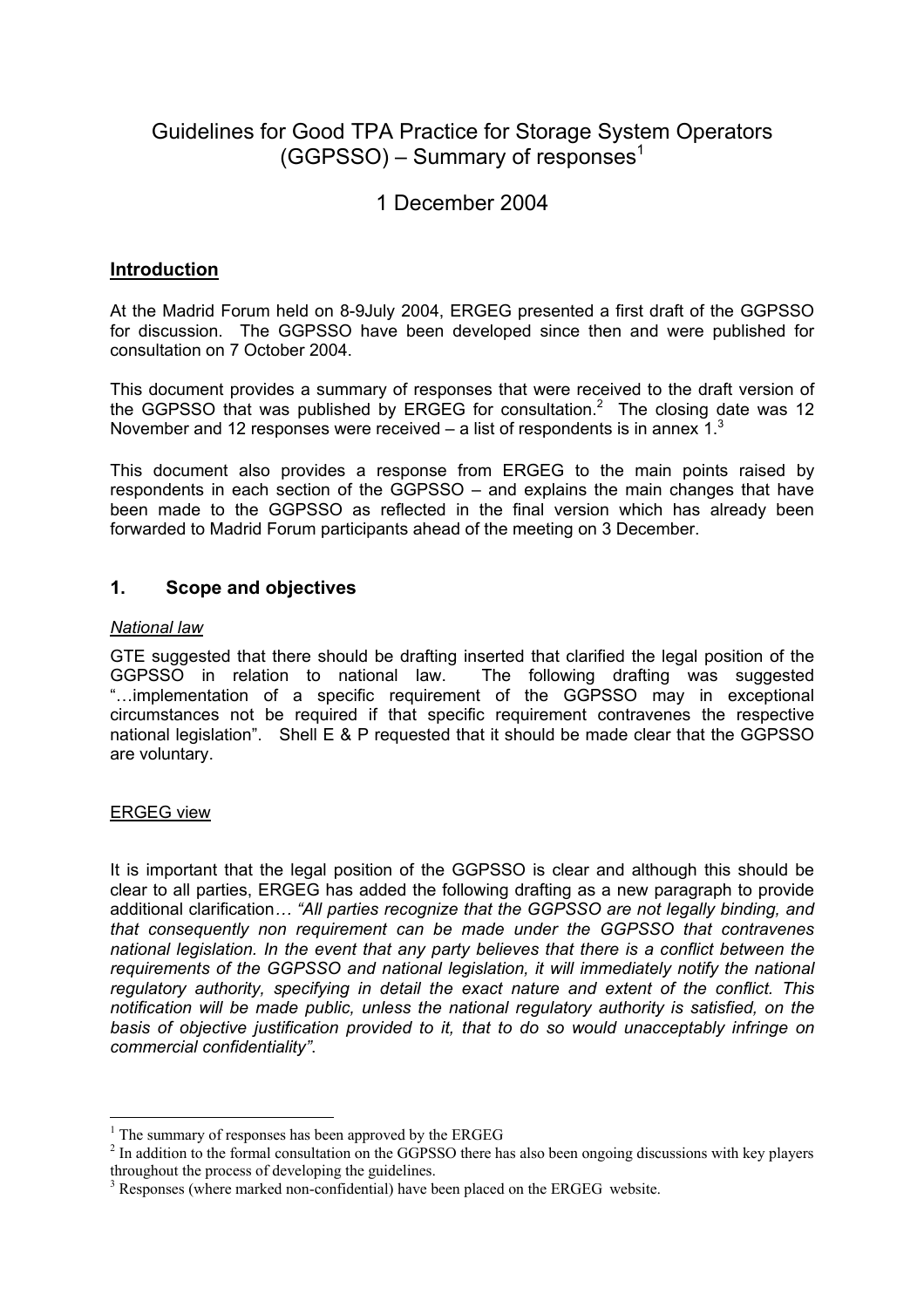### *"Economical feasibility"*

Some respondents (GTE, NGT and Shell E&P) argued that it was important that the GGPSSO did not require storage operators to offer services at a loss and argued that the "economic feasibility" of providing services needs to be explicitly recognised in the GGPSSO.

Eurogas suggested that access to storage on the primary market should be offered within the technical constraints and the efficient use of the storage system.

### ERGEG view

It is not the intention that requirements under the GGPSSO should involve storage operators incurring a loss on specific services that are being offered to the market. However, no definition of "economic feasibility" has been provided by respondents to the GGPSSO and ERGEG is concerned that including reference to a term that has not been adequately defined could be used inappropriately by storage operators to bypass requirements under the GGPSSO.

ERGEG has inserted a reference to the "efficient use of the storage infrastructures". In ERGEG's view this means the economically efficient use which is consistent with not providing short term services at less than short term variable cost and long term services at less than long term variable cost (including in the latter an appropriate return on capital).<sup>4</sup>

ERGEG considers that reference to the efficient use of the storage infrastructures therefore meets the concerns of respondents.

### *Scope of the guidelines*

A respondent (EFET) suggested that some "marginal" storage facilities might not be required to provide mandatory Third Party Access (TPA) and that this should be reflected in the GGPSSO. Another respondent (ExxonMobil) suggested that investments under Article 22 of the Gas Directive should be excluded from the scope of the GGPSSOs.

### ERGEG view

 $\overline{a}$ 

ERGEG has clarified the scope of the GGPSSO as covering all storage system operators that are covered by the scope of the Gas Directive.

### **2. Roles and responsibilities of Storage System Operators/roles and responsibilities of storage users**

Some respondents (EFET and GTE, Eurogas) commented that it is important that storage system operators (SSOs) have proper consultation with storage users. It was also stressed that one of the main responsibilities of the SSOs should be to maximise the available capacity.

One respondent (Geode) insisted that the SSO should not discriminate between their own (affiliated) supply companies and other suppliers.

EFET stressed that the SSO should be a legally separate company with separate management buildings accounts and an effective compliance programme. It also argued that non-contractual legacy arrangements should terminate if they disadvantage new entrants and that all long term contracts should be brought on to a consistent basis.

<sup>&</sup>lt;sup>4</sup> On the basis that in the long term capital can also be considered as a variable cost.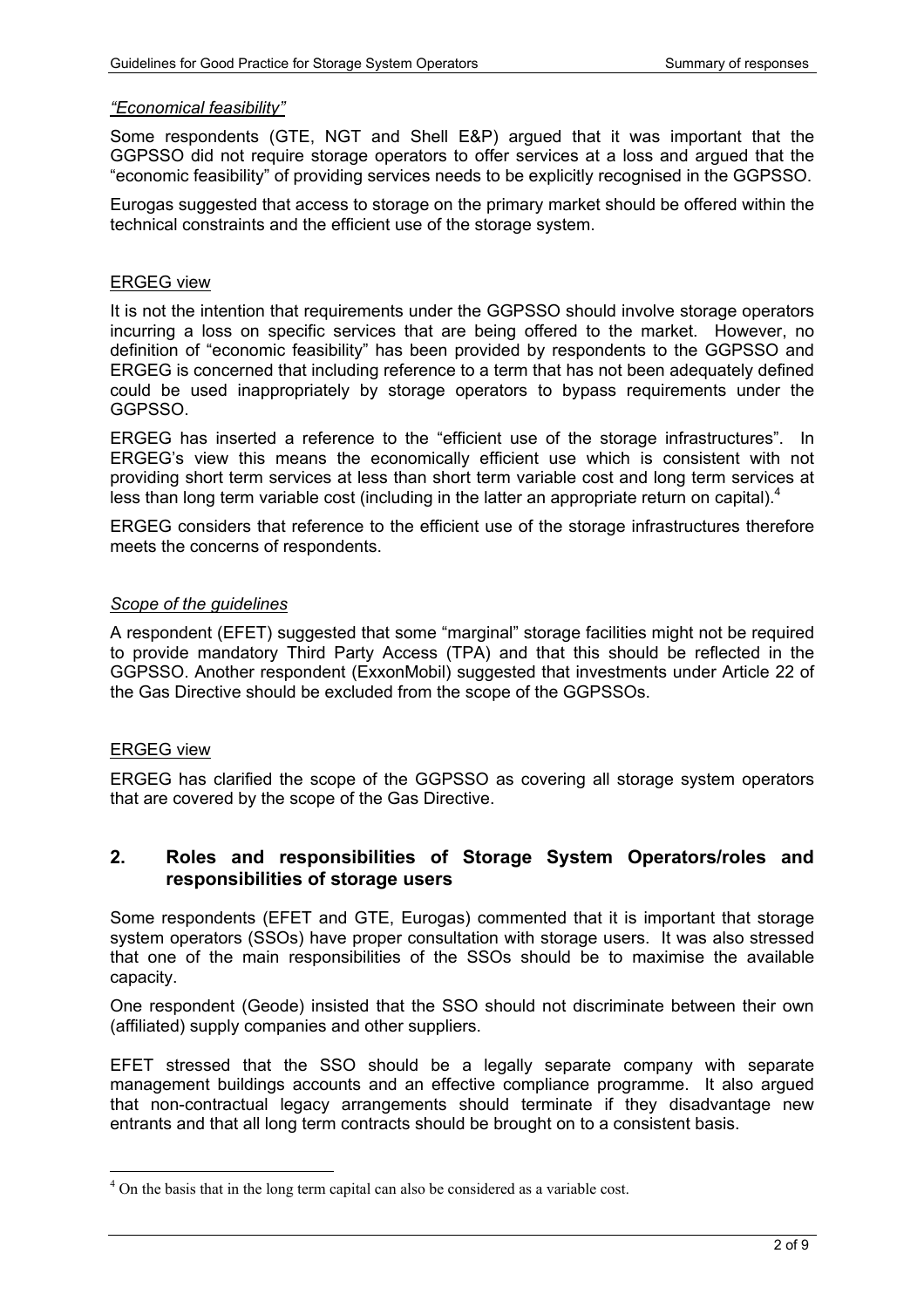Eurogas argued that the SSO should be sufficiently separate from affiliate supply and/or transportation companies to help ensure that there is no discrimination. It also suggested that the SSO should establish a compliance programme to grant effective implementation of separation measures for non discrimination.

### EREG view

It is important that SSOs do not discriminate between their own supply companies and other suppliers in the provision of services. ERGEG has added following drafting to be inserted at 1.3 to provide reassurance on this issue. *"In the case of a SSO being part of a vertically integrated company, the SSO should draw up a document setting out all the terms and conditions relating to storage use with the affiliate company to be made available to the national regulatory authority in charge of ensuring non discriminatory access"..* 

The issue of 'separation' of activities is discussed below.

### **3. Necessary TPA services**

### *Bundled and unbundled services*

Three respondents (GTE, CSL and NGT) suggested that unbundled services should be offered as a complement of storage bundled services (SBUs).

GTE argued that providing unbundled services on the primary market could lead to a lowering of technical storage capacity.

Eurogas suggested any deviation from SBUs should be negotiated bearing in mind the technical and economical constraints faced by the SSO.

EFET suggested that the widest range of services be offered subject to technical constraints.

Eurelectric suggested that after 3.6 the following drafted should be inserted "…with the same constraints injection and withdrawal of gas should in principle be possible at any time" an additional sentence "…without any unjustified additional costs, in compliance with article 7".

GTE suggested that in § 3.3.d that it should be recognised that in principle, the price of interruptible storage services should be linked to the probability to be interrupted, so as not to discourage additional firm sales if firm capacity remains unsold.

#### ERGEG view

ERGEG considers that unbundled services can play a crucial role in helping to ensure that storage services meet the requirements of storage users by providing a wide range of flexible services. In addition, a significant number of storage operators in Europe are already offering unbundled services.

ERGEG recognises that SSOs may refuse the offer of unbundled services on the grounds of technical constraints and non efficient use of the facility. However, it is important that the reasons are explained by SSOs and made public to ensure transparency for all parties.

ERGEG has added the following drafting at 3.7 to help clarify and meet the other concerns raised by respondents:

- *"injection and withdrawal of gas should in principle be possible at any time without any unjustified additional costs";*
- *the price of interruptible storage services may reflect the probability to be interrupted.*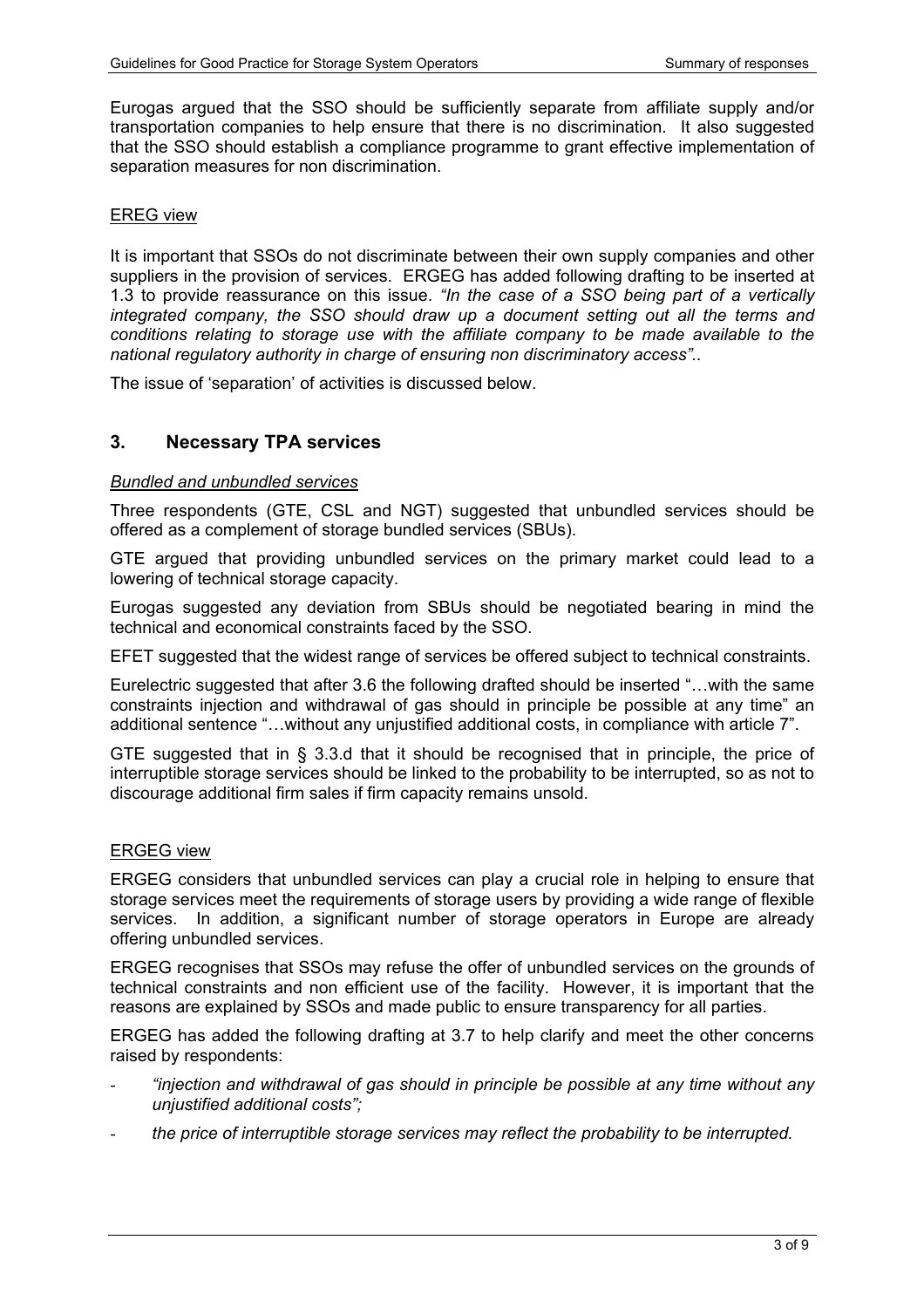#### *Range of long and short term services*

Exxon argued that the balance between the provision of long term and short term services does not meet the needs of the market or investors as it limits access to storage and reduces the effectiveness and attractiveness of investment opportunities.

EFET requested to add in § 1.2 that SSOs shall aim at accommodating market demand taking into account § 3.4 and 4.2, that is, in case of congestion they should also appropriately balance the proportion of long term and short tem services.

### ERGEG view

ERGEG considers that although it is important that both short and long term services are offered by SSOs, the market should decide the appropriate balance between them.

ERGEG also considers that the purpose of the GGPSSO is to ensure that SSOs provide the services needed by storage users on a fair and non-discriminatory basis – including that systems and processes should facilitate the development of competition in gas supply. This includes the situation where there is congestion – although in such a situation there would be a need to assess the range of short and long term services.

### *Implementation*

Four respondents (CSL, Eurogas, Wingas and Marathon) argued that the proposed timetable was not realistic. Eurogas suggested that a timetable could be fixed after consultation with the users but argued that problems in implementing one requirement of the GGPSSO should not unduly delay implementation of other requirements.

Other respondents (EFET, Eurelectric) supported the proposed timetable in the GGPSSO.

Two respondents (GTE, NGT) propose implementation dates from 1<sup>st</sup> April 2005 to 1<sup>st</sup> April 2007 – depending on the service being offered. In particular, GTE suggests that unbundled services, monthly services and interruptible services should be offered from 1 April 2006 and daily services from 1 April 2007. They argue that the development of IT tools for the on line booking of capacity will take time and involve significant investments.

### ERGEG view

It is important that there are no undue delays in the implementation of the GGPSSO. However, ERGEG recognizes that for some services it may not be possible to meet a deadline of 1 April 2005. On this basis, ERGEG proposes the following timetable:

- 3.1, 3.2, 3.3a, 3.3c (long term), 3.4, 3.5, 3.6 and 3.7: 1 April 2005;
- 3.3.b, 3.3.c (monthly and daily) and 3.3.d): 1 April 2006.

ERGEG considers that this provides an appropriate balance between ensuring that the GGPSSO are introduced as soon as practicable and the need for investment in certain circumstances.

### **4. Storage capacity allocation management and congestion management**

Geode argued that storage capacity allocation mechanisms and congestion management procedures should not prevent customers from changing suppliers at any time of the year. Eurelectric suggested that storage capacity should in general be transferred in the case of customer switching.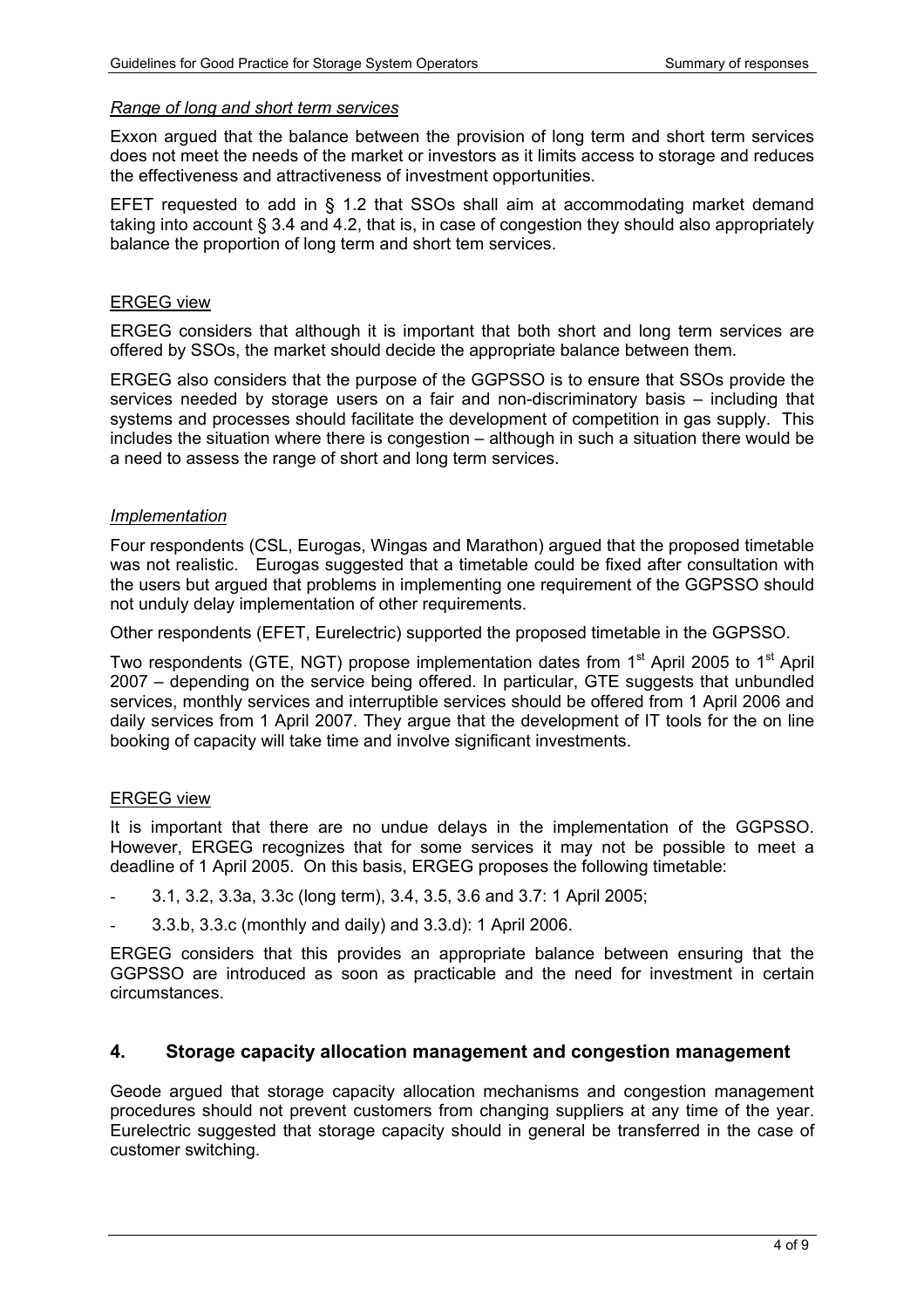Eurogas suggested deleting the paragraph on anti-hoarding measures as it argued that this should be dealt with by competition law.

GTE suggested that in § 4.2 it should be up to the relevant national authority, according to the national legal framework, to appropriately balance the portion of storage capacity contracted under long term or short term contract, or to introduce mechanisms to free up unused capacity under existing contracts. As a general rule, it also argued that existing long term contracts should remain in force until terminated so as not to create uncertainty with respect to existing investments.

Shell argued that priority treatment for capacity reserved for public service obligations does not appear to be reflected in the GGPSSO.

### ERGEG view

ERGEG considers that storage capacity allocation mechanisms and congestion management procedures should not prevent customers from changing suppliers at any time of the year and has included reference to this in the GGPSSO at 4.2.

The GGPSSO does not preclude any action under competition law with respect to antihoarding but is recognised that SSOs are in a position to impact on the behaviour of market participants in this respect and they should endeavour to take steps to discourage hoarding particularly through market incentives.

### **5. Confidentiality requirements**

Centrica Storage Limited suggested that any obligation to publish information on flows or inventories may be waived if 85% of the operational space capacity in a facility is held by two or less customers.

GTE suggested deleting the requirement to set up a compliance officer.

Eurogas commented that it is important that the GGPSSO provide adequate detail on the issue of compliance and confidentiality and supported the existing requirements set out by ERGEG in the GGPSSO. Eurelectric and Geode also fully support the proposed text of the GGPSSO on this issue.

### ERGEG view

ERGEG considers that confidentiality and compliance requirements are vital aspect of the GGPSSO and are consistent with Article 10 of the Gas Directive – both to protect the interests of SSOs and storage users and to help ensure that there is no discrimination between suppliers.

The creation of a code of conduct and a compliance officer are important in fostering transparency and robustness in the arrangements put in place by SSOs. EREG does recognise that cost effective solutions should be put in place in this respect – particularly in relation to the location of a SSO and an affiliate supply business in separate buildings where this is not disproportionate – and this is fully reflected in the GGPSSO.

The GGPSSO do not require the legal unbundling of the supply branch and the SSO of an integrated company. Neither do they require the SSO to be located in a separate building from a TSO.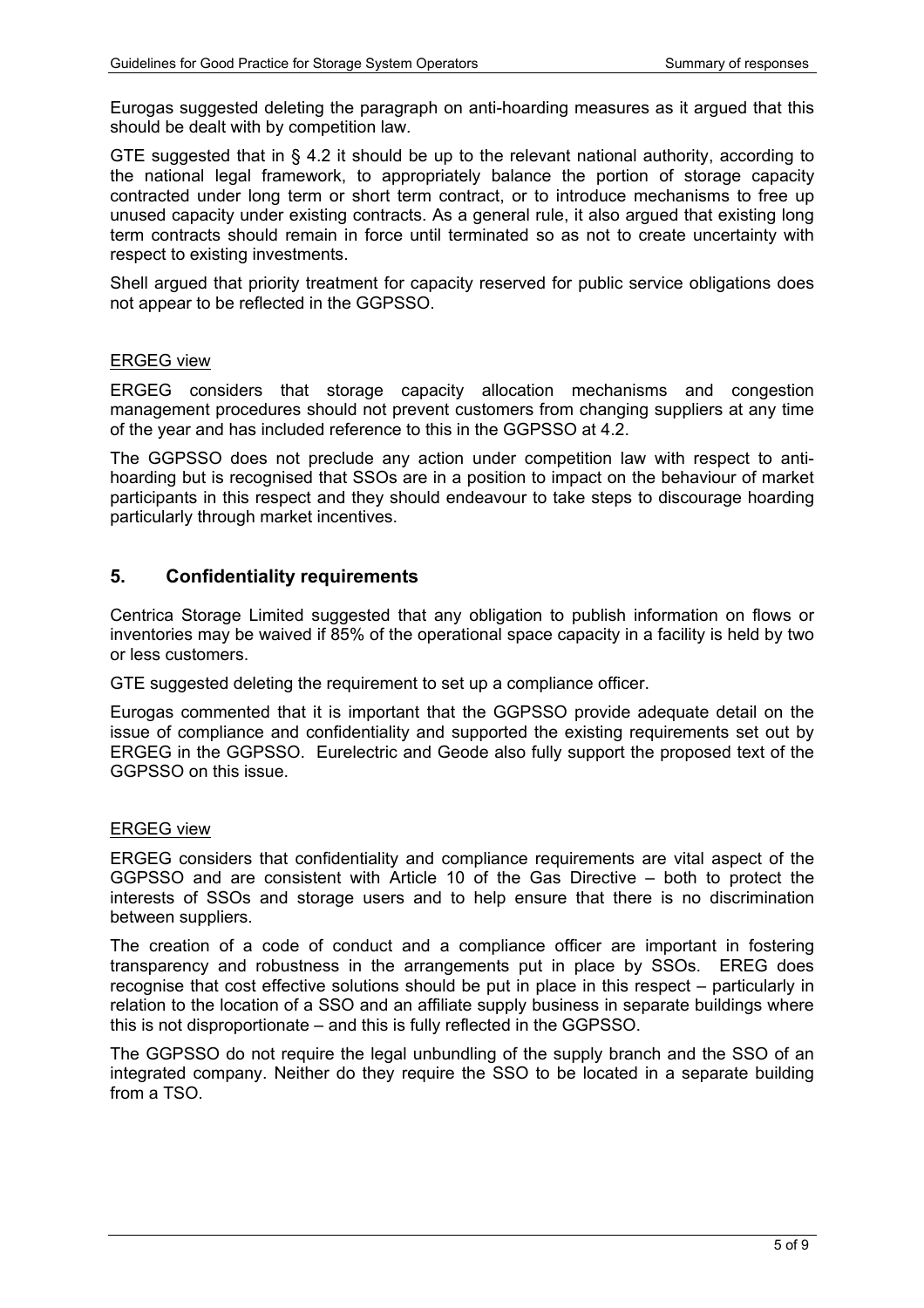### **6. Transparency requirements**

#### *Exceptions to transparency requirements*

GTE suggested that this issue should be separated into 2 parts - the protection of storage users with regard to the publication of their nominations and the protection of the commercial interests of the SSOs. In this last case GTE argued that the following drafting should be included. "Where a SSO considers that its commercial interests are harmed by publication of available capacities it is entitled to provide indicative figures without publishing information expected to contravene its commercial interest. Whenever appropriate the concerned storage users are allowed to call the relevant national authority for arbitrage."

GTE also argued that marginal storage facility should be exempted by the national regulatory authorities from certain transparency requirements if this creates an undue burden not proportionate to the size or importance of the facility in question.

### ERGEG view

ERGEG has made some changes to reflect the concerns raised by respondents and considers that the GGPSSO provides an appropriate balance between the interests of both storage users and SSOs in respect of exemptions from transparency requirements – particularly given the ability of SSOs to submit to the national regulatory authority any request not to publish specific data – which would then be considered on a case by case basis by the national regulatory authority.

### *Scope of transparency requirements*

Several respondents (including GTE, NGT and Centrica Storage Limited) suggested deleting the requirement to provide data on a real time basis, online information system, data on storage level and working gas. It was argued that the costs of providing information on a real time basis are prohibitively high and in some cases could distort the market by revealing the commercial position of market participants.

GTE suggested that the GGPSSO should not request the publication of the prices of standard services in negotiated TPA. It argued that only indicative prices should be published as in some countries the price for storage services cannot be standardised due to the complex nature of storage and related services. GTE also suggested that only technical capacity and indicative figures on available capacity should be published and not information on aggregated inflows and outflows.

Other respondents (NGT, CSL) suggest that the GGPSSO do not require the publication of the method of determining available storage capacity as they are not strictly commercial terms. It was suggested that these can be made available to the regulator upon request.

EFET suggested increasing the scope of information to be provided by SSOs, e.g. any defined storage reserved any defined storage reserved by TSOs/SSOs for security of supply or operational reasons or excluded for production, PSOs or any other reason, information on any reduction in storage capacity, whether the storage service is currently in net withdrawal or injection. EFET stressed the importance of available capacity and aggregated inflow and outflows being made available.

### ERGEG view

It is vital that information that is published by SSOs is consistent and facilitates the provision of non-discriminatory and fair access to storage facilities – and that there is an appropriate level of transparency for market players to make appropriate decisions and for national regulatory authorities to monitor the situation.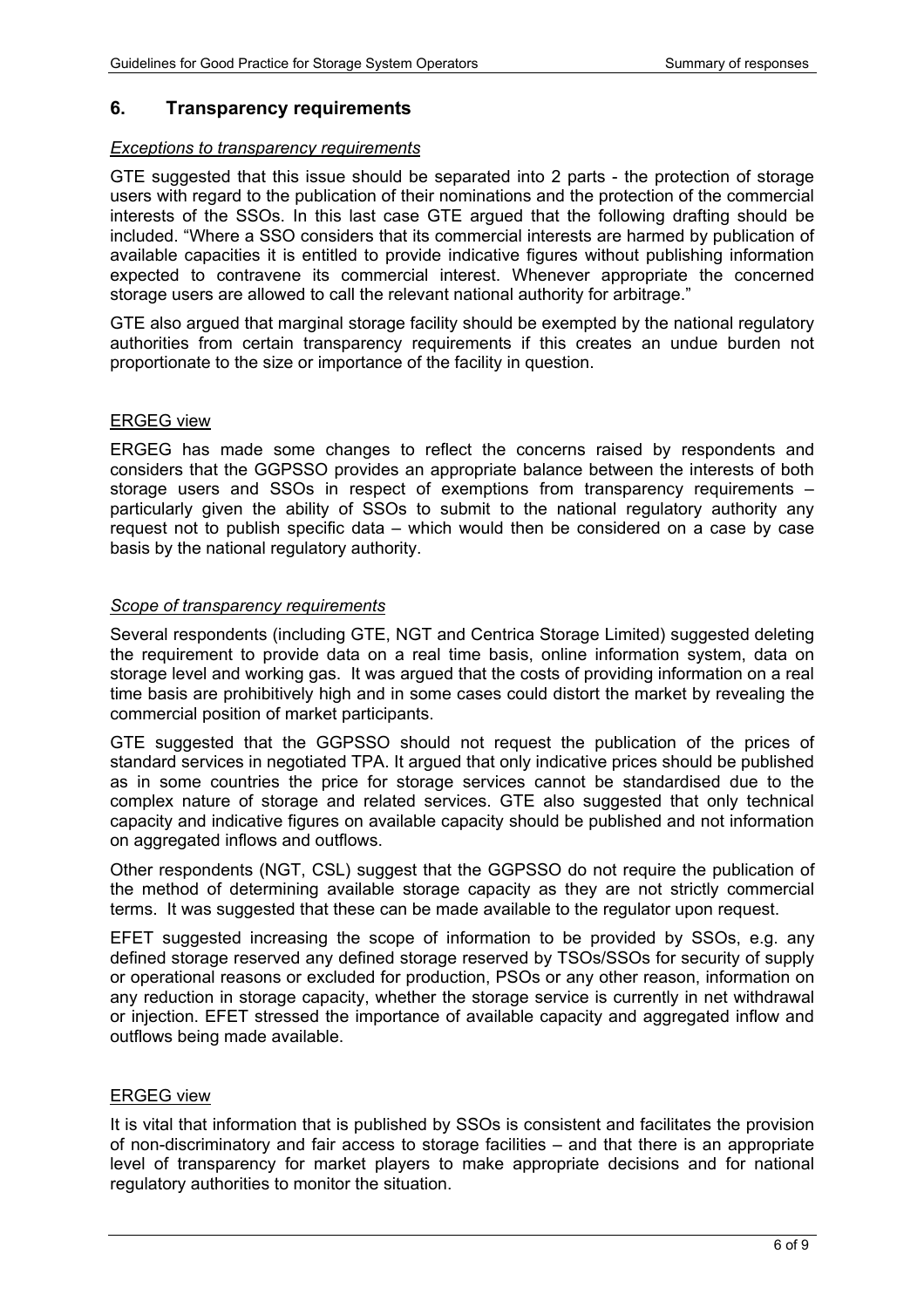EREG recognises that the publication of real time information may expose the commercial position of market players in some instances. EREG considers that a balance must be maintained between the availability of information and the protection of commercial positions – and as such the requirement has been removed.

### *Role of regulator*

Wingas suggested that in nTPA relevant national law should be applied and that accordingly, the provision requiring the SSO to submit for approval to the national regulatory authorities any request not to publish specific data should be deleted.

Eurelectric supports the principles that authorization for non publication must be sought from the regulatory authority.

### ERGEG view

ERGEG considers that the role of the national regulatory authorities in granting or refusing authorization of non publication needs to be maintained as this provides an appropriate balance between the interests of SSOs and storage users.

### *Deadlines for implementation*

GTE proposed that the transparency requirements are implemented as soon it is feasible and that where IT systems investments are necessary, implementation should be made no later than 1 April 2007. Eurogas suggested that SSOs comply with these provisions by 1 April 2006. Centrica Storage Limited argued that a number of SSOs would have difficulties in implementing suitable information by 1 April 2005 and suggests that SSOs and National authorities should agree timescales for implementation.

NGT proposes a transitional implementation of these requirements between 1 April 2005 and 1 April 2007.

Wingas suggested that where IT investments are needed implementation should be made not later than 1 April 2007.

### EREG view

ERGEG considers that the implementation of transparency requirements is vital to ensuring non-discriminatory and fair access to storage facilities and that there should be no undue delay in this respect. It does recognise that if investment in IT is required to provide services then meeting a deadline of 1 April 2005 may not be possible and where substantial IT investment is required implementation is required by no later than 1 April 2006.

No evidence was provided by any party in support of the claim that implantation by 1 April 2006 was not feasible.

### **7. Tariff structure and derivation**

GTE proposed that in regulated access, regulators may grant on a case by case basis higher revenues to ensure new investments. It was also suggested that reference to the request to SSOs to maintain records to enable the regulator to determine costs of provision and prices already levied on other users of that facility for the similar services should be deleted.

Geode suggested that as nTPA may only be implemented if the results are equal in terms of non discrimination, transparency and competition, the same basic principles adopted for rTPA should apply in relation to charges.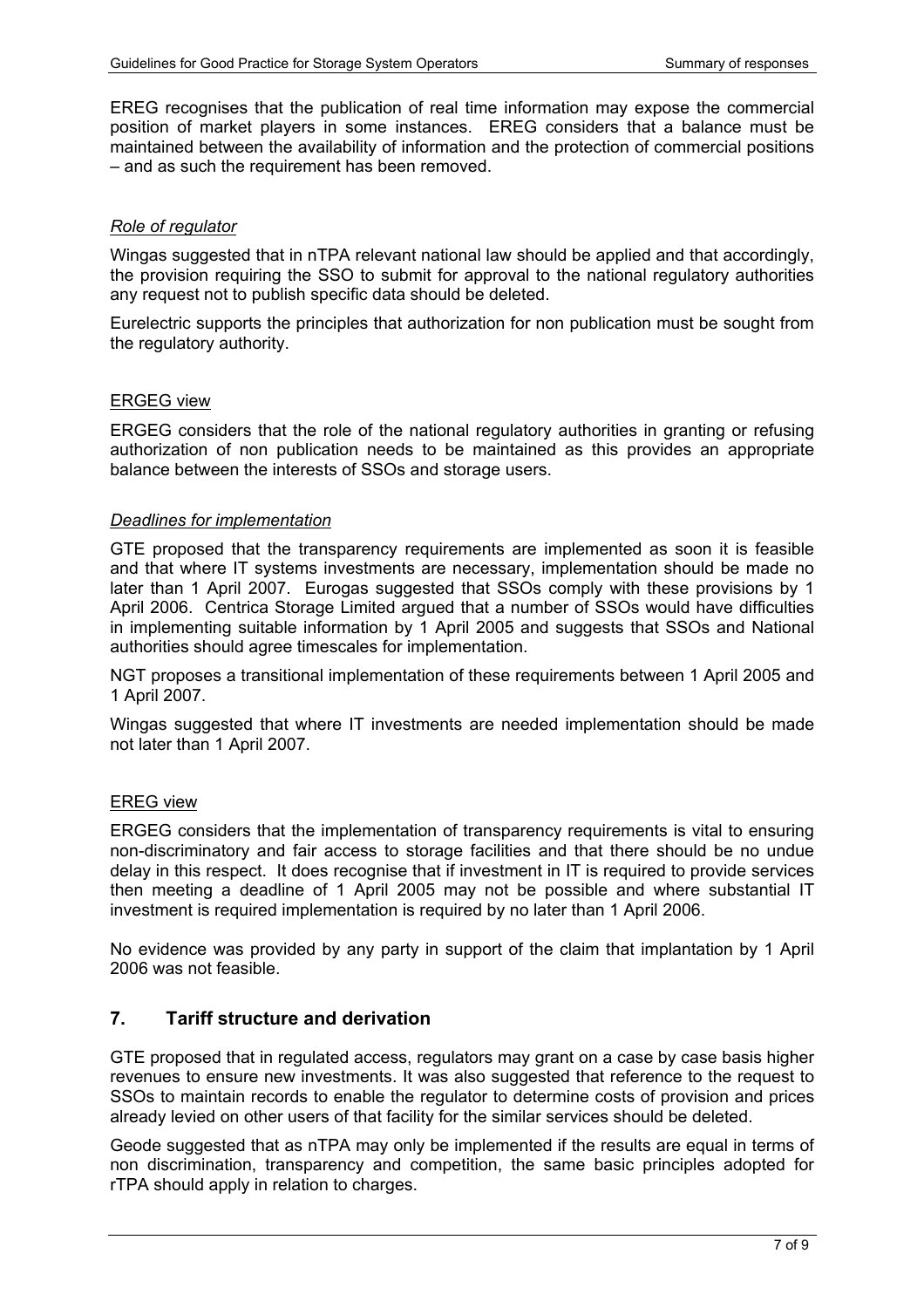### ERGEG view

ERGEG considers that the current version of the GGPSSO is consistent with comments received as it addresses all the relevant issues on tariff structures and their derivation*.* 

### **8. Storage penalties**

GEODE suggests that § 8.2 should clearly state under which circumstances penalties may be charged.

Eurogas requested that there should not be cost neutrality for storage penalties in nTPA.

### ERGEG view

ERGEG considers that as there is no absolute requirement in the GGPSSO in relation to storage penalties it would not be appropriate to set out in detail the form and nature that these should take. However, 8.2 indicates that, amongst things, any penalties need to be non-discriminatory and transparent and not hamper entry to the market.

### **9. Secondary markets**

Geode argued that the operation of secondary markets would be simplified by introducing standardized storage contracts and suggests that the first step is the establishment of a bulletin board functioning as a platform for the exchange of information. The second step would then be the assignments of rights offered by SSOs.

EFET suggested that the way secondary market operates should be simplified by the standardisation of all unbundled services.

GTE suggested the following timetable for the implementation of secondary market services and systems:

- 1 April 2005: facilitate market based mechanisms bulletin board without title transfer;
- 1 April 2005 facilitate trading of unused capacity between users;
- 1 April 2007 full implementation of secondary markets.

### ERGEG view

ERGEG considers that secondary markets are essential as they allow for more flexibility in the offer of storage services – in this respect there should be standard services under nTPA provided by an individual SSO – but that they should not be harmonised across all SSOs and Member States.

There should also be no undue delay in the provision of services on the secondary markets. Therefore they should be put in place as soon as possible taking into account the constraints of implementing IT systems.

The following timetable is therefore proposed:

- 1 April 2005: facilitate market based mechanisms, bulletin board without title transfer
- 1 April 2006: full implementation of the other provisions.